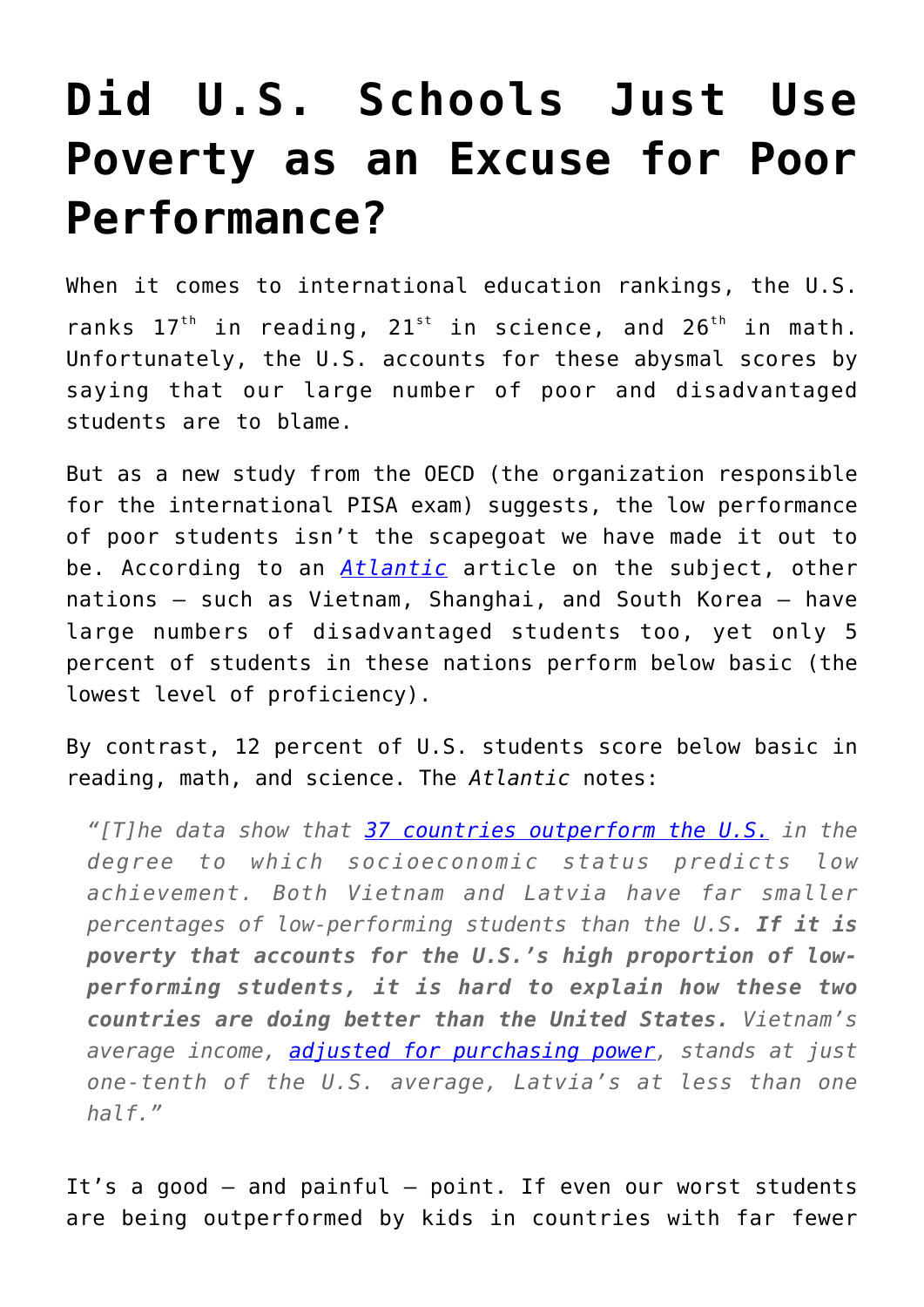advantages than we have in the U.S., than is it time to stop placing the blame for poor academic outcomes at the feet of poverty?

Do we instead need to examine if our methods, curriculum, and other aspects of education are the culprits which are hindering us in the international academic race?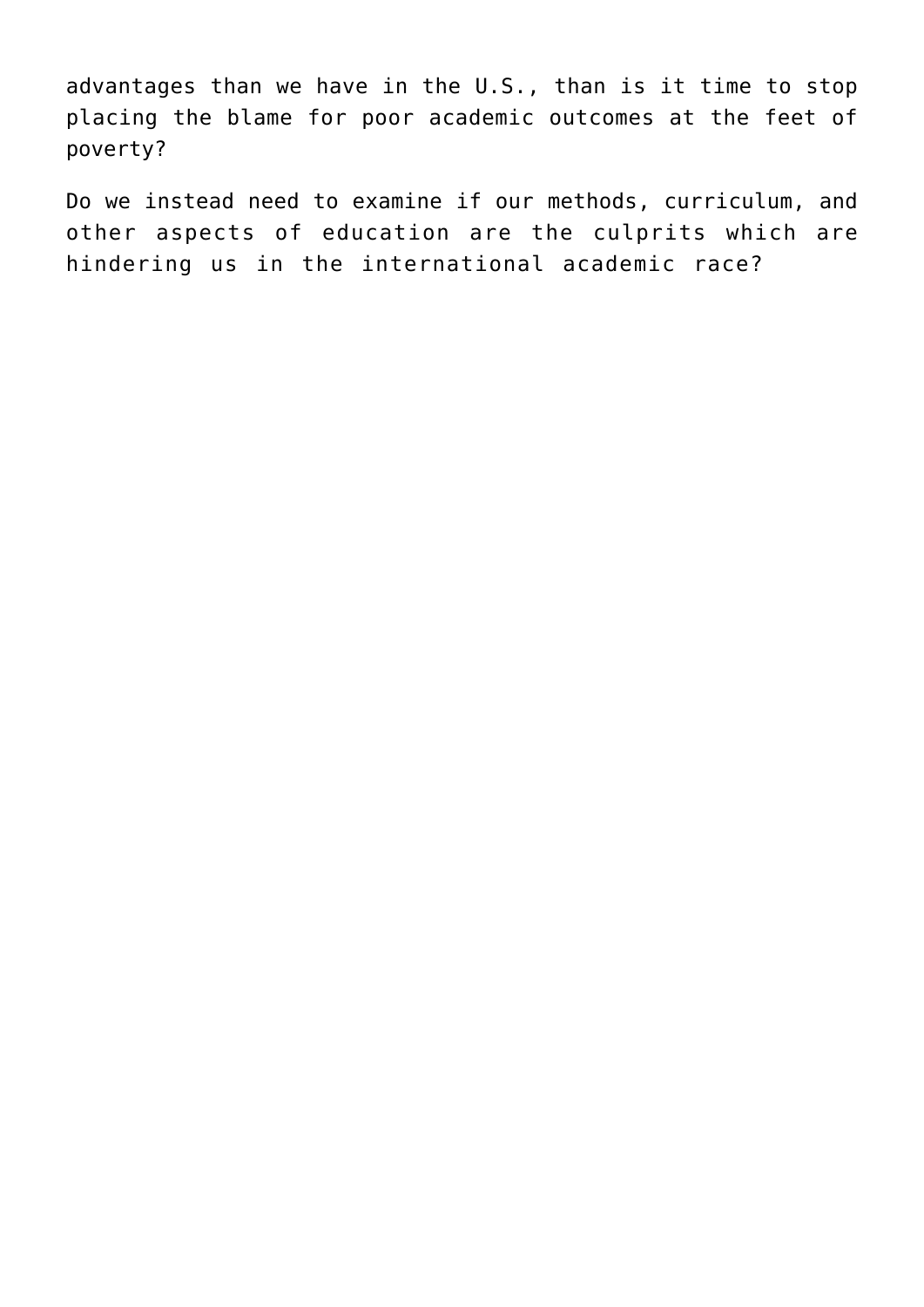## ■ Figure  $1.8$

## Overlap of low performers in mathematics, reading and science, by country/economy



Countries and economies are ranked in ascending order of the total percentage of students who are low performers in at least one subject.

Source: OECD, PISA 2012 Database, Table 1.3. StatLink @s= http://dx.doi.org/10.1787/888933315224